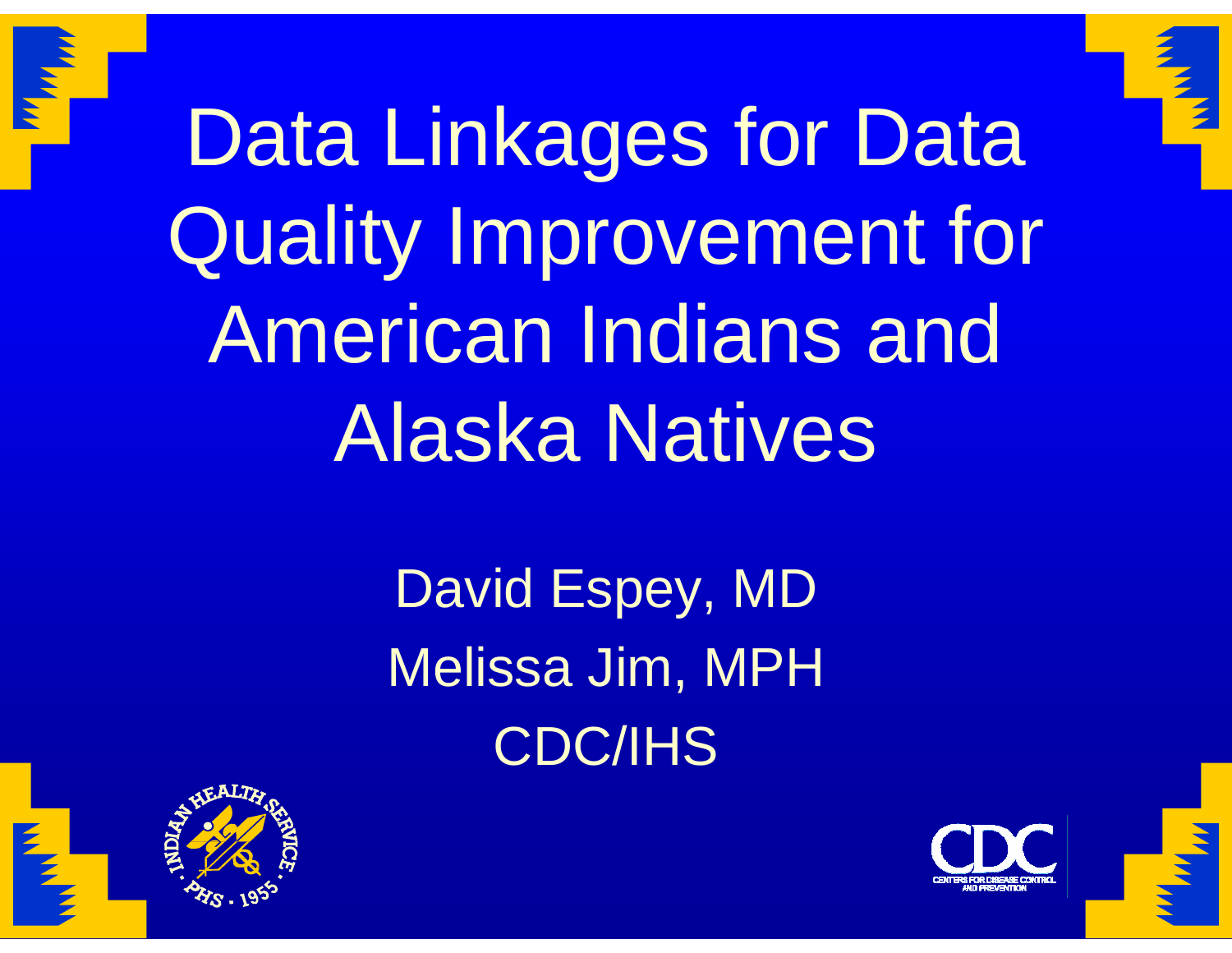



#### **Linkages between:**

#### $\lozenge$  IHS patient registration data and state death records

#### $\lozenge$  IHS patient registration data and central cancer registries



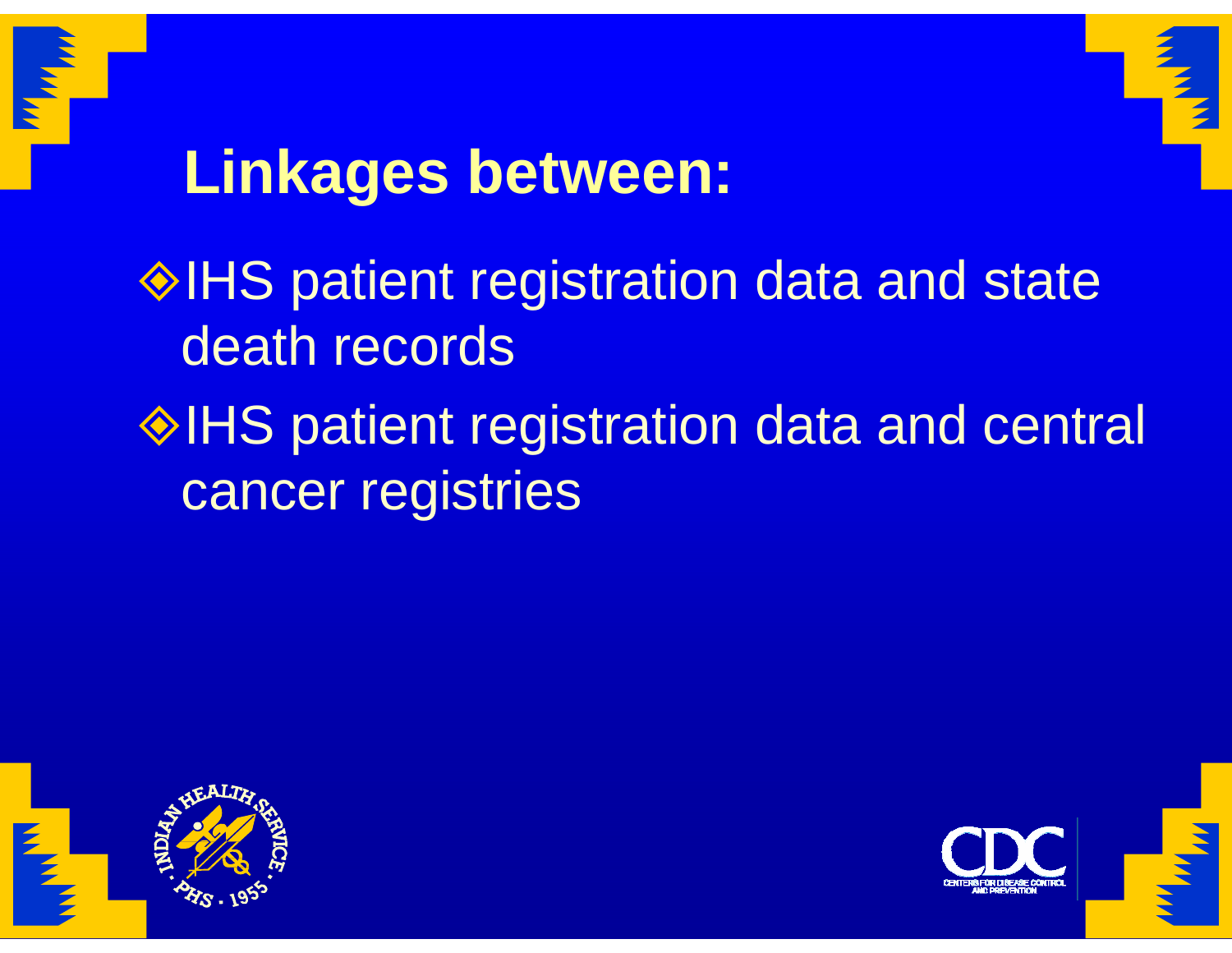



**Assessing and improving the quality of mortality/cancer incidence data for American Indians**

- **Link records from state vital statistics and cancer registries with IHS patient registration database**
- $\bullet$ **Identify AI/AN records misclassified as non-Native**
- $\bullet$  **Use "improved" data to report mortality patterns and cancer burden of American Indians**





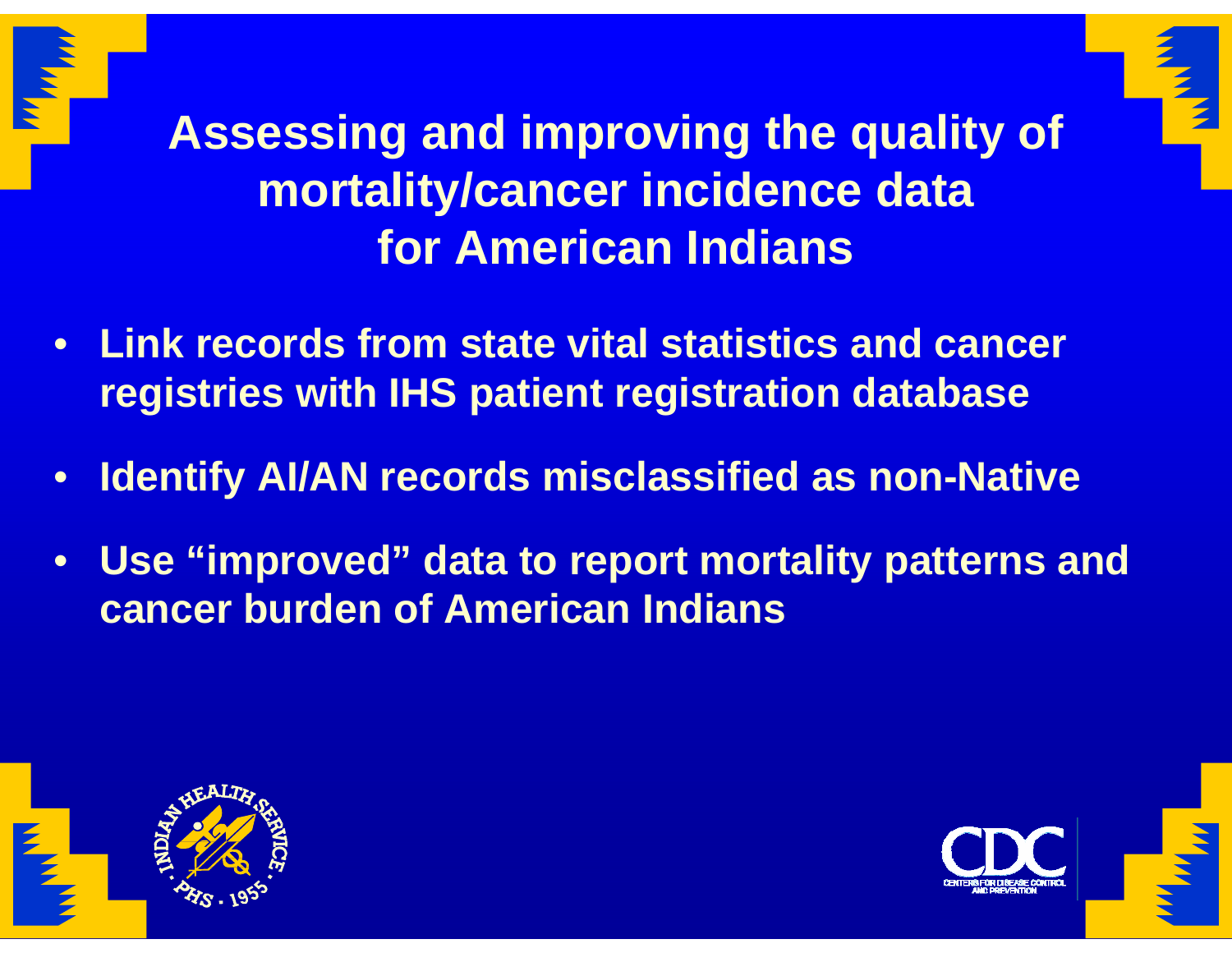



### Linkage Process

Proposal drafted & presented to states

- Research determinations (CDC and IHS) & MOA's
- Data management & linkages Analysis plan



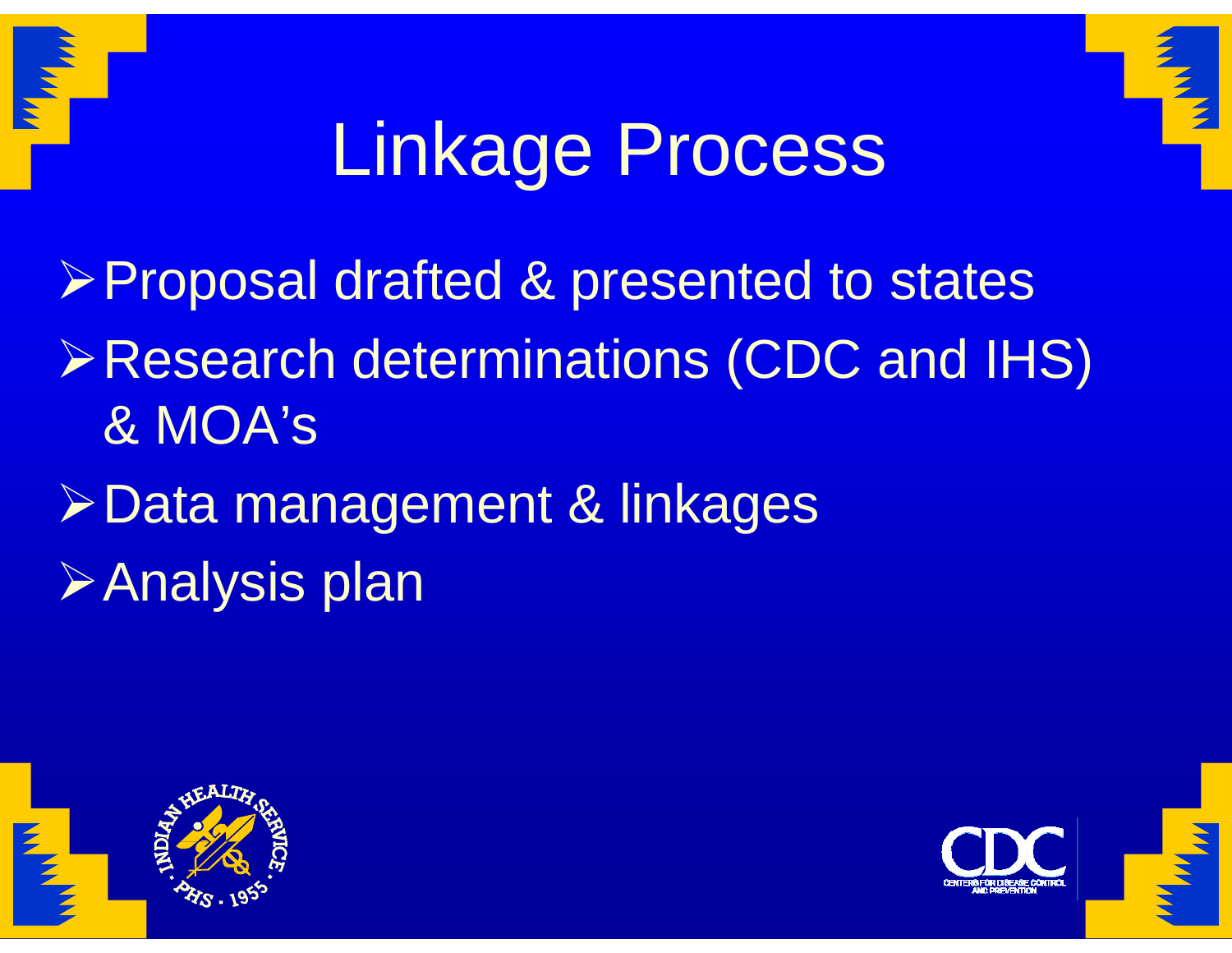



# Data Management

¾MOA/Data Use Agreement ¾Data sent to IHS Division of Epidemiology in Albuquerque ¾Linkage performed **≻Send back Match File 3** ¾Contains both IHS & state information that was used to determine if the match was a link ¾Create analysis files



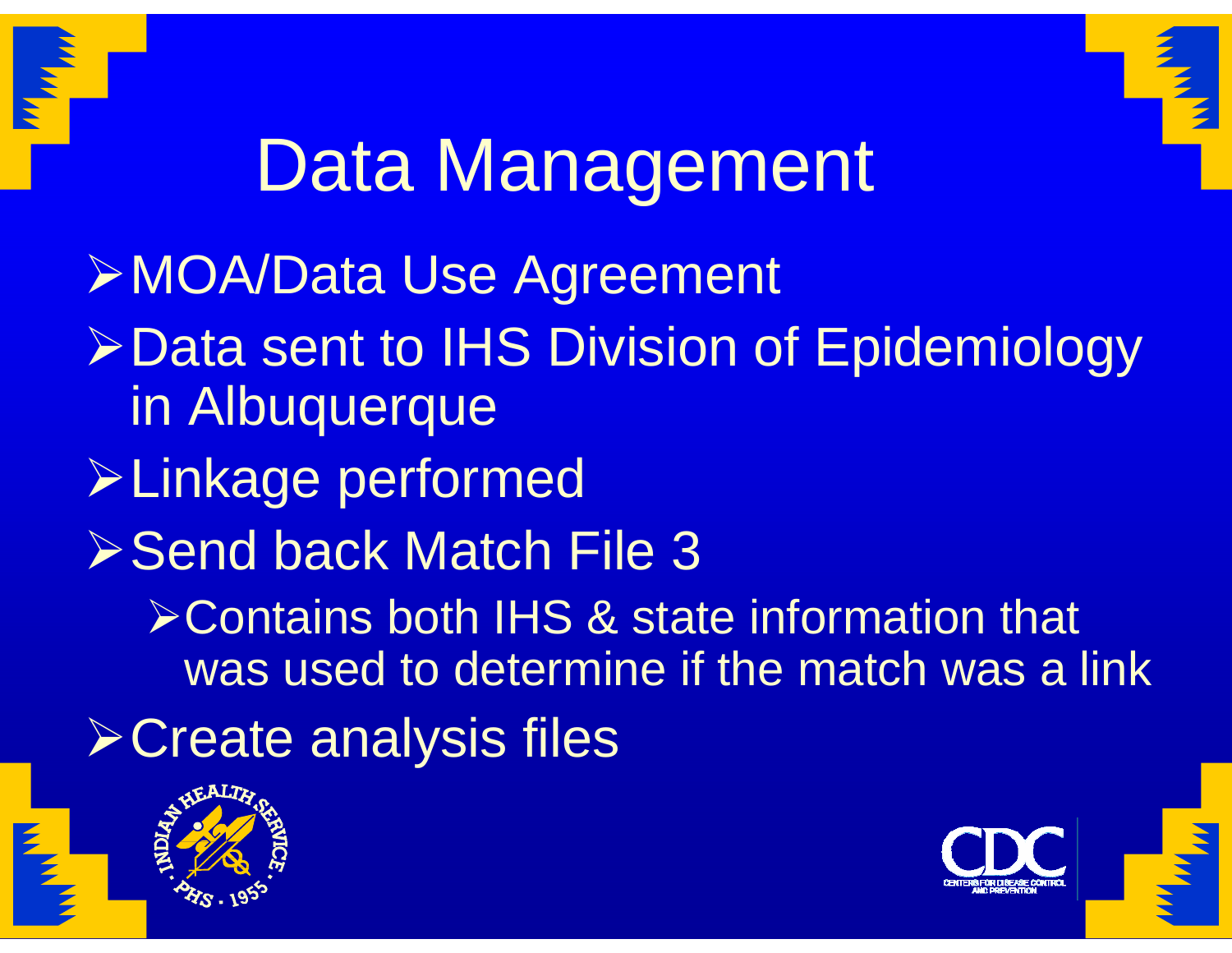### LinkPlus

¾Probabilistic record linkage program developed at the Centers for Disease Control and Prevention (CDC)

¾Free linkage software available for download at the CDC website http://www.cdc.gov/cancer/registryplus/lp.htm



 $\mathbf{w}_{\mathbf{w}}$ 

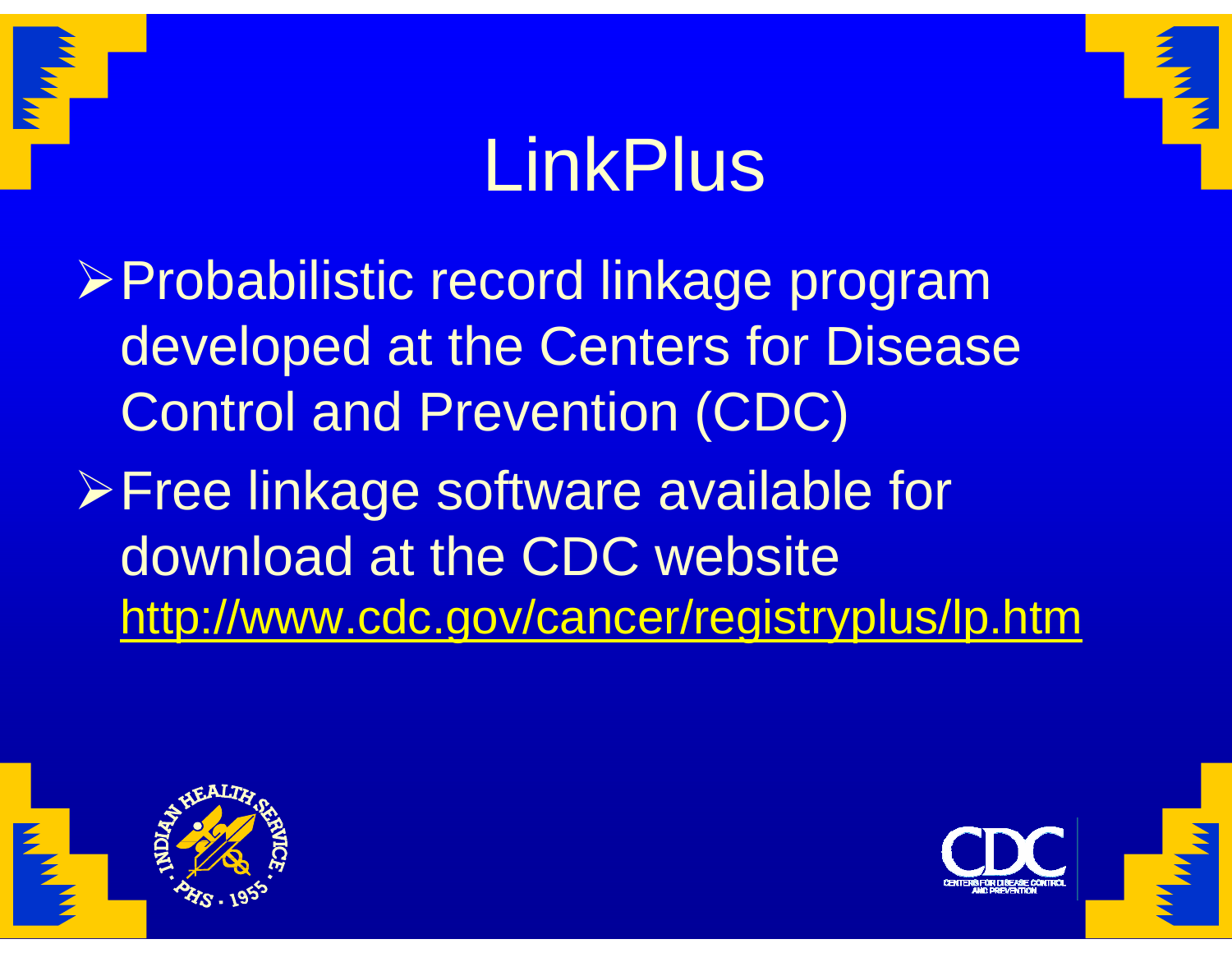



### Blocking Variables

 $\triangleright$ SSN ¾Last Name ¾First Name **Example of Birth** 



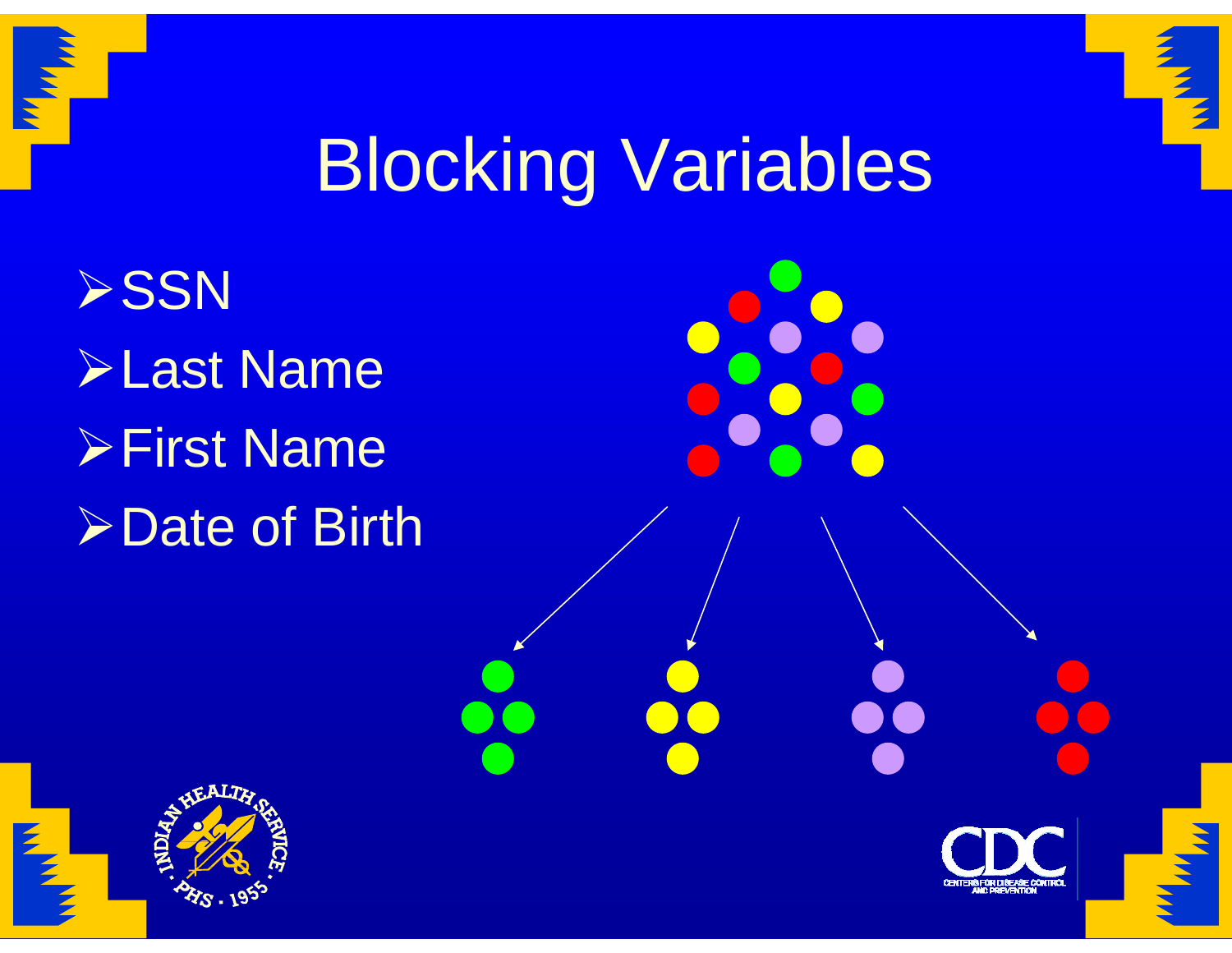



# Matching Variables

**≻SSN ≻Date of Birth** ¾Last Name ¾First Name**≻Date of Death** ¾Middle Name





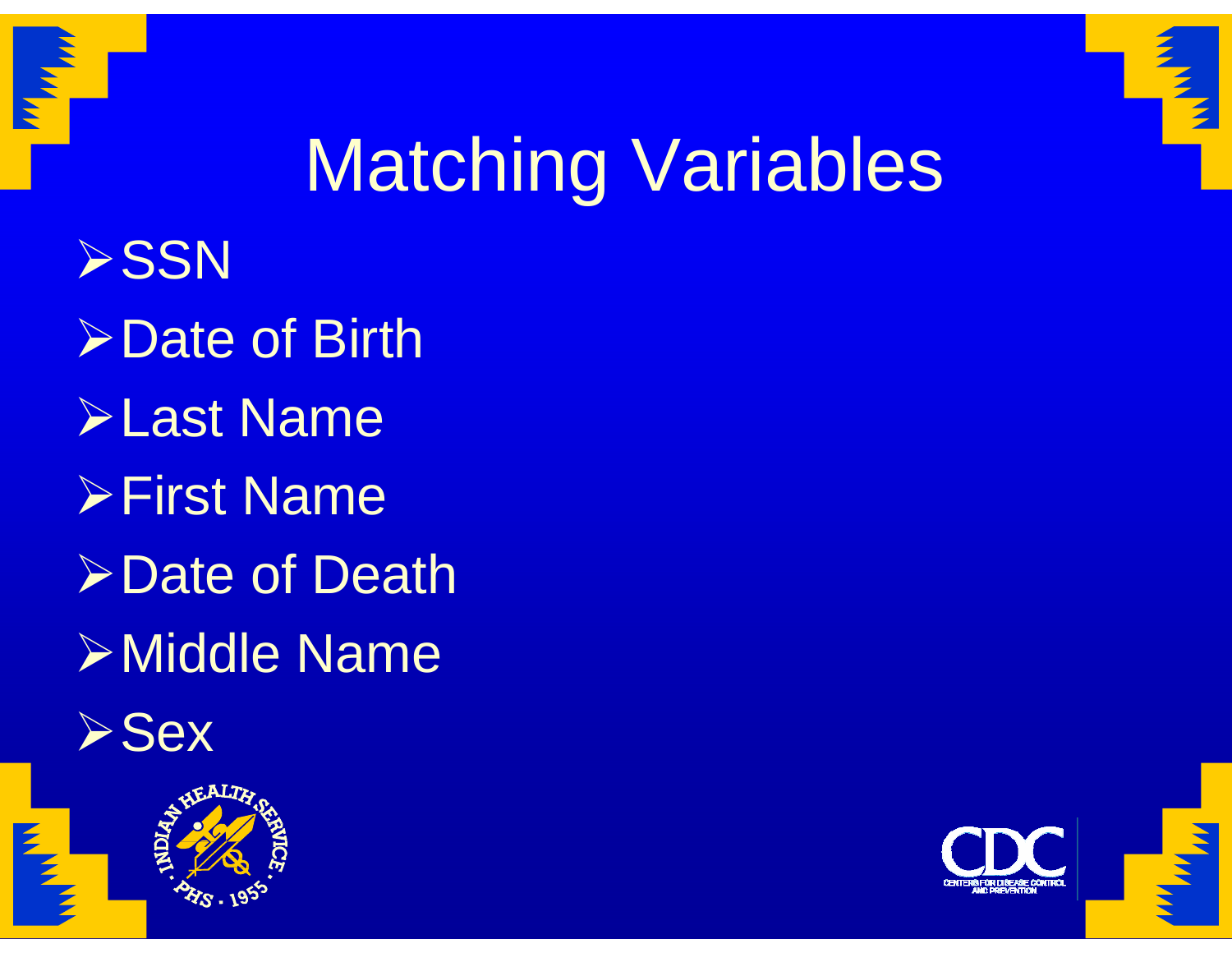



#### Example

|          |  | Considered a "Match"               |  |
|----------|--|------------------------------------|--|
|          |  | Melissa Ann Jim 06021976 123456789 |  |
| Melisa A |  | Jim 06021976 123456789             |  |

### Considered a "Clerical Review" Melissa Ann Jim 06021976 123456789M A Jin 06991976 213456789 Ę

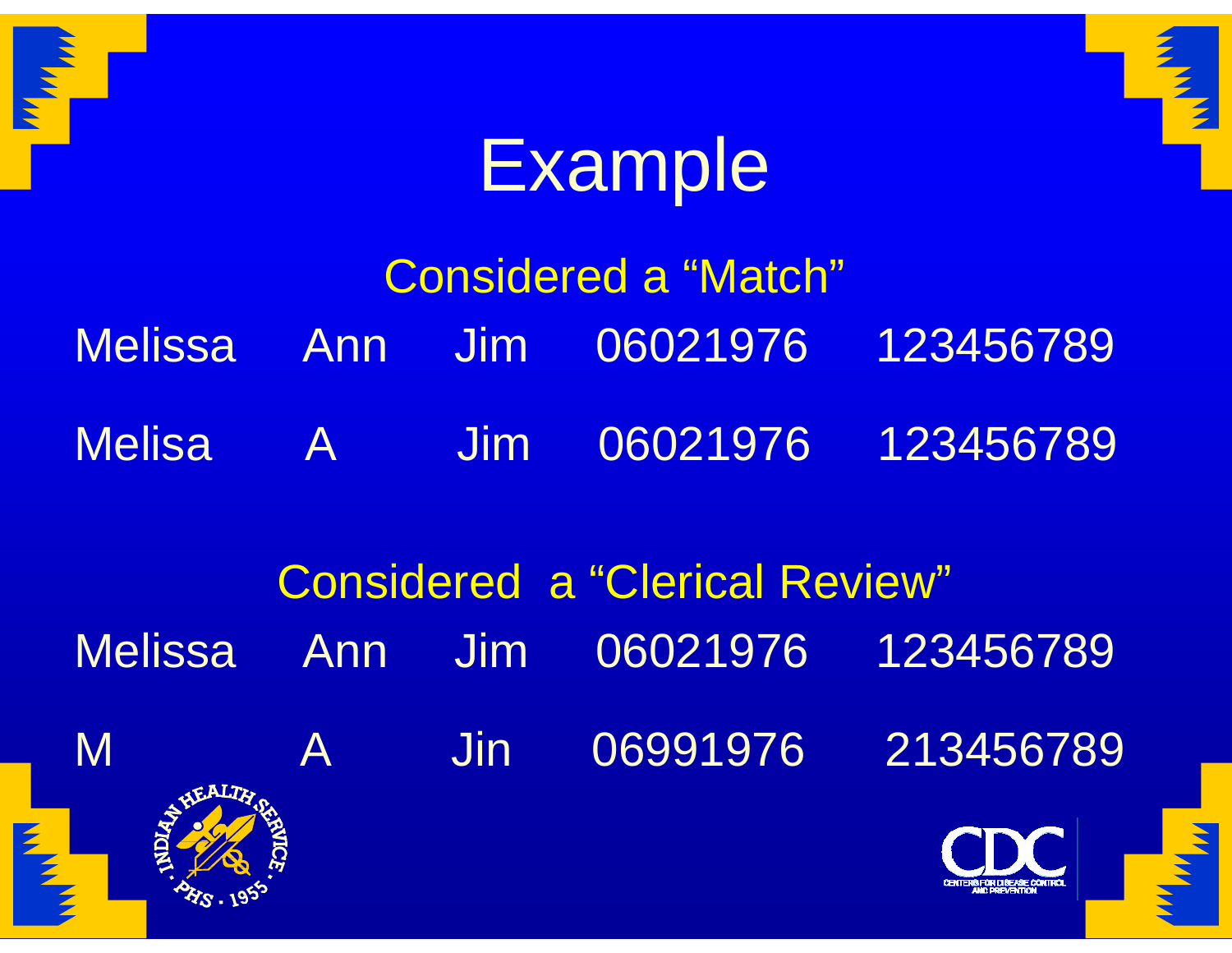| File 2 (External Data)<br>C Delimited<br>C Fixed Width<br>Data File:<br>$\mathbf{r}$<br>C:\Projects\VS04\States\OR\VS_OR_9003_LP.TXT<br>Select ID variables (File 1)<br>P.<br>$\sqrt{3}$<br>Phonetic System<br><b>IHS Reckey</b> |
|----------------------------------------------------------------------------------------------------------------------------------------------------------------------------------------------------------------------------------|
|                                                                                                                                                                                                                                  |
|                                                                                                                                                                                                                                  |
|                                                                                                                                                                                                                                  |
|                                                                                                                                                                                                                                  |
|                                                                                                                                                                                                                                  |
|                                                                                                                                                                                                                                  |
|                                                                                                                                                                                                                                  |
|                                                                                                                                                                                                                                  |
| $\overline{\phantom{0}}$                                                                                                                                                                                                         |
| $^\circledR$<br>Select ID variables (File 2)                                                                                                                                                                                     |
| Matching Method<br>VS UniqueID                                                                                                                                                                                                   |
|                                                                                                                                                                                                                                  |
|                                                                                                                                                                                                                                  |
| Last Name                                                                                                                                                                                                                        |
| First Name                                                                                                                                                                                                                       |
| Direct Method                                                                                                                                                                                                                    |
| Middle Name<br>$\sqrt{2}$<br>$\odot$ Yes<br>$O$ No                                                                                                                                                                               |
| $\blacktriangledown$                                                                                                                                                                                                             |
| Cutoff Value:<br>ୃକ<br>Matching Methods<br>f                                                                                                                                                                                     |
|                                                                                                                                                                                                                                  |
| $\sqrt{2}$<br>Advanced<br>O First Name                                                                                                                                                                                           |
|                                                                                                                                                                                                                                  |





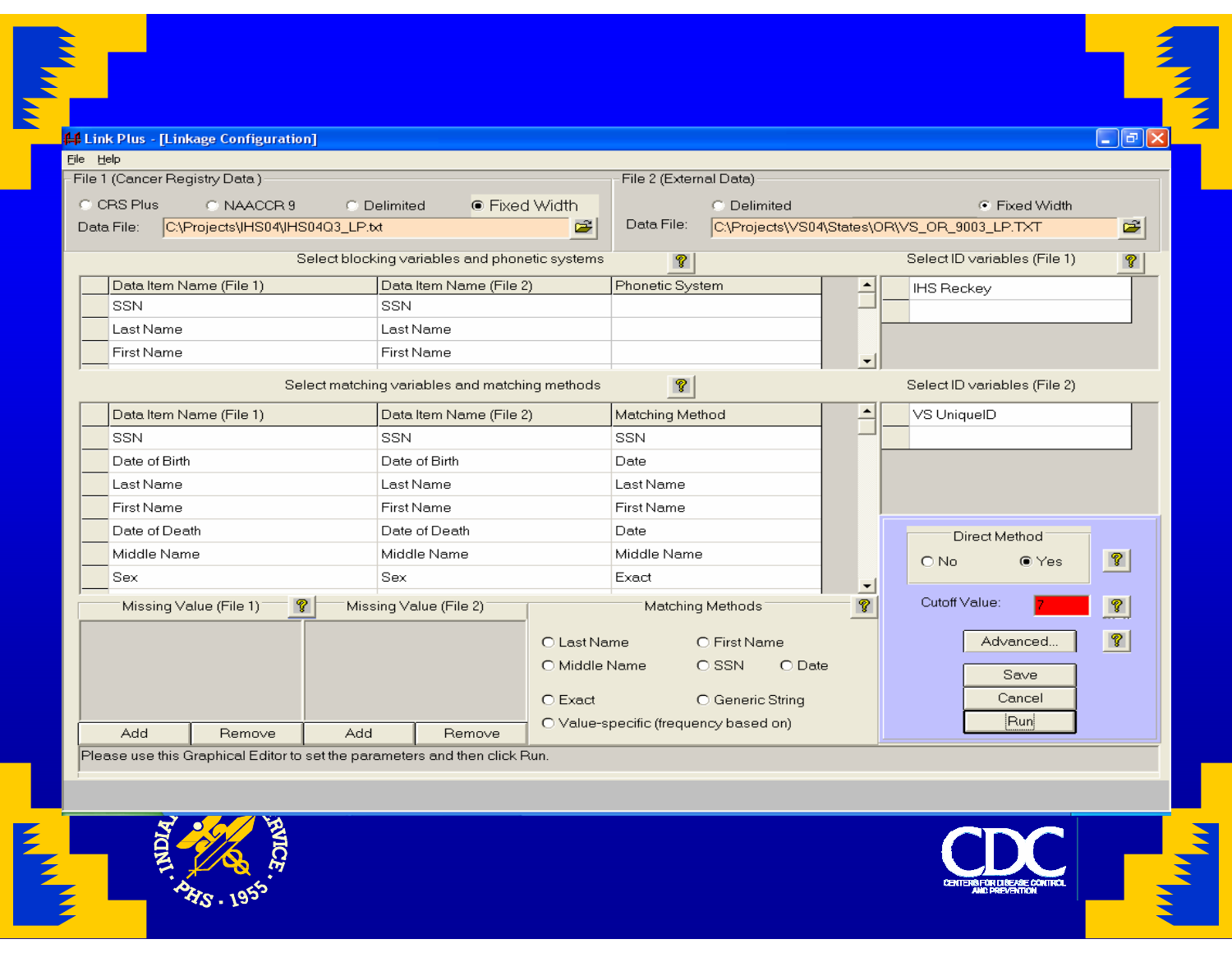

#### Data Flow





**Tarbon** 





**THE REAL**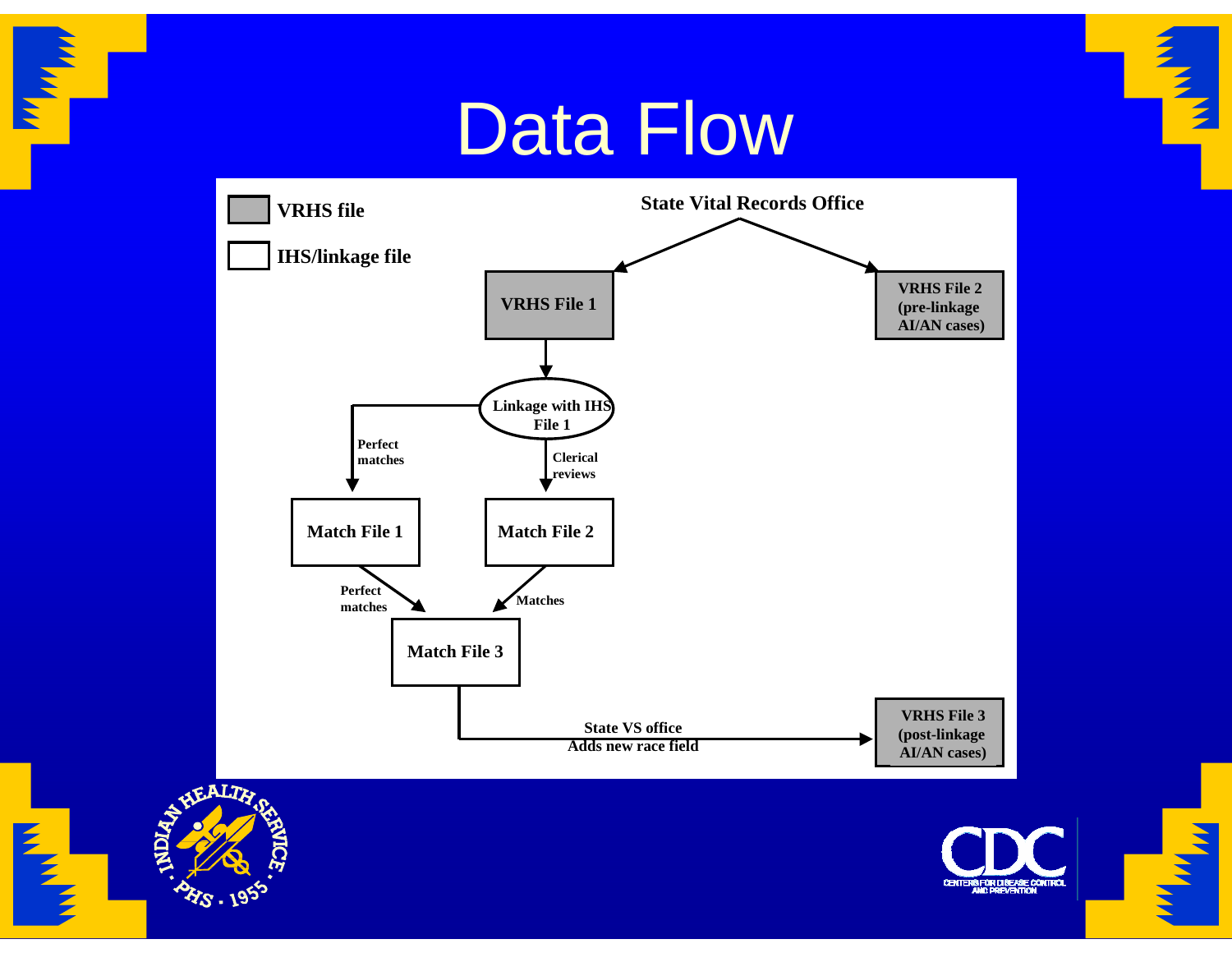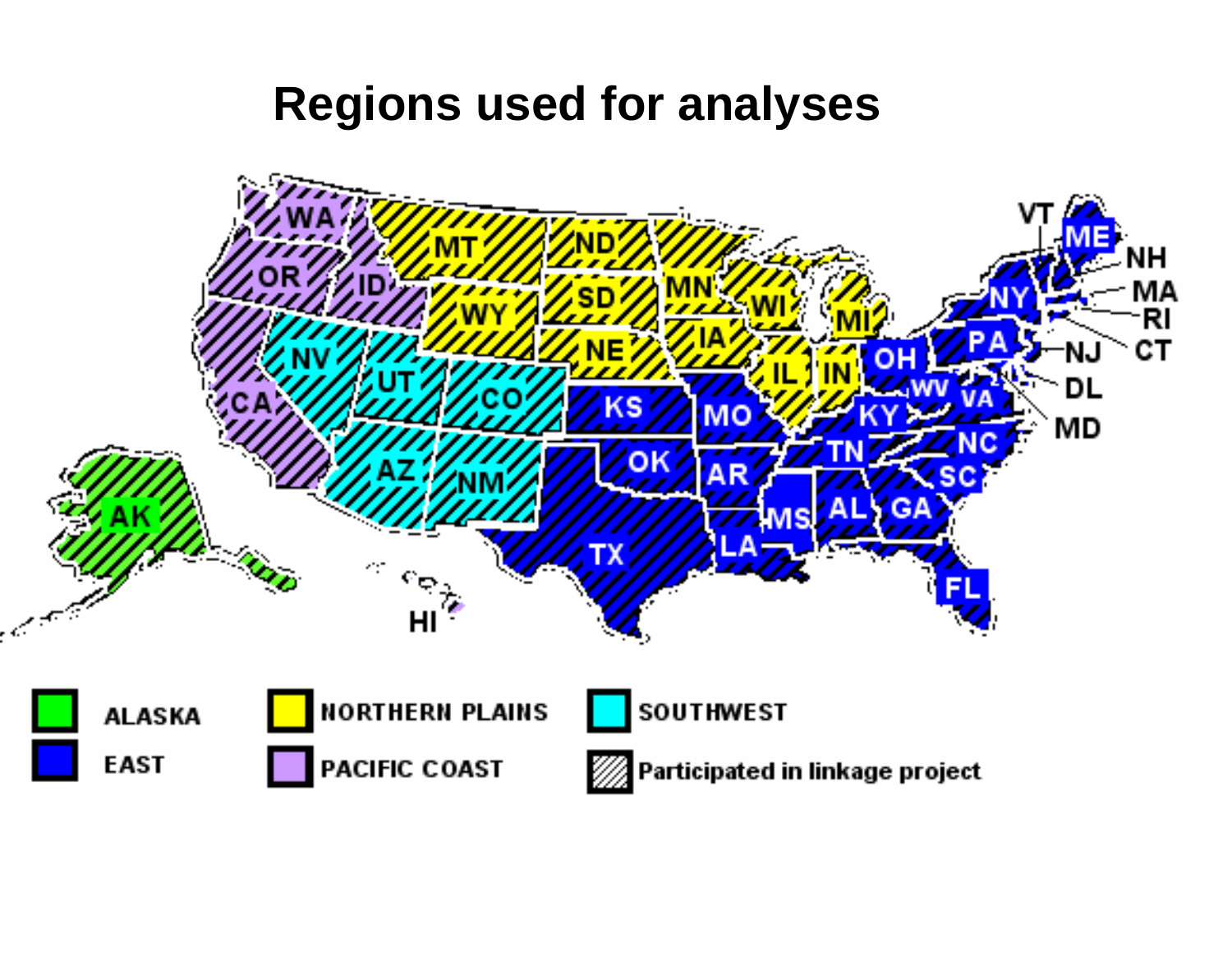#### **Record Linkage between NPCR Program** registries and IHS administrative records

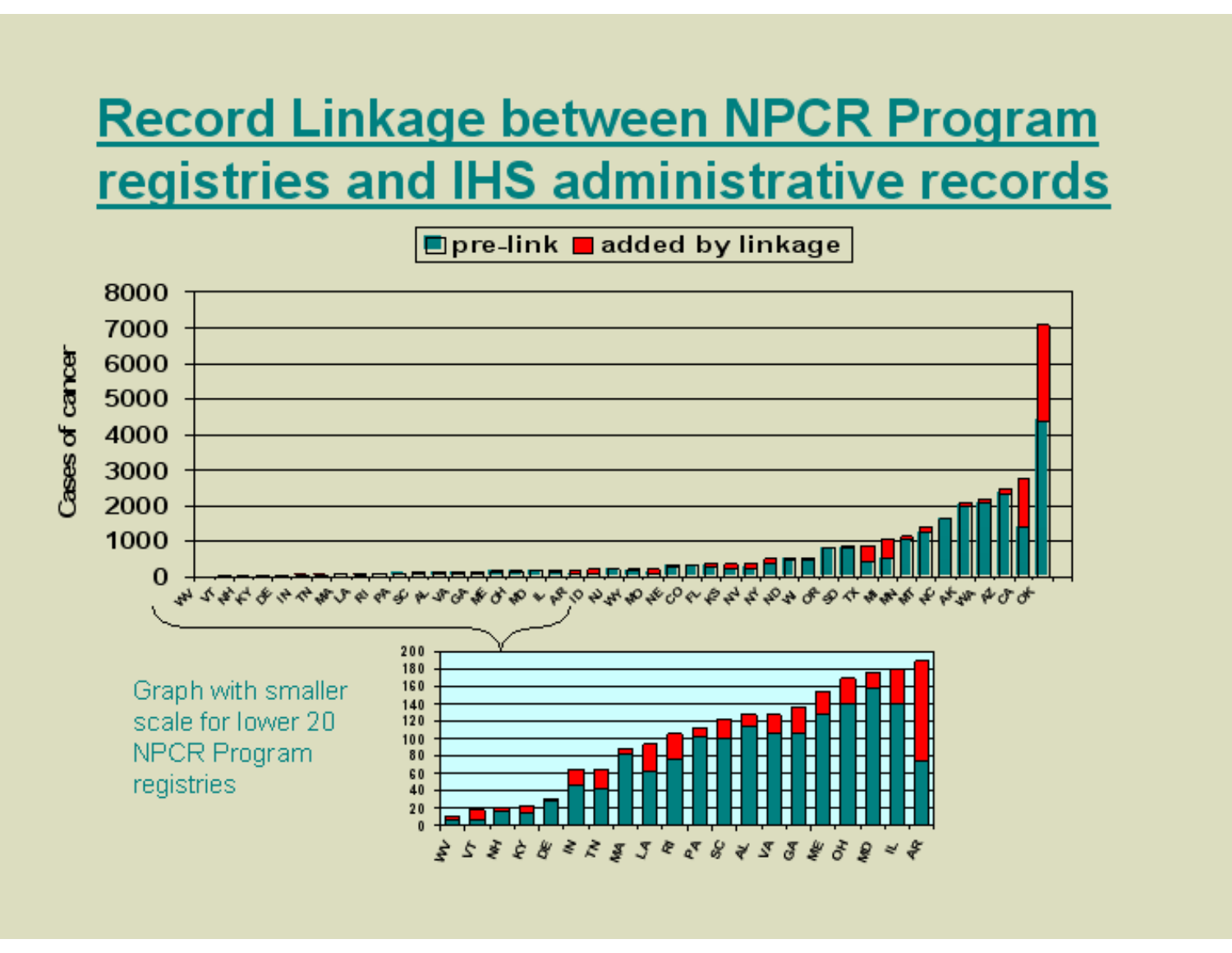# **WWW. Preliminary VS-IHS Linkage Results**